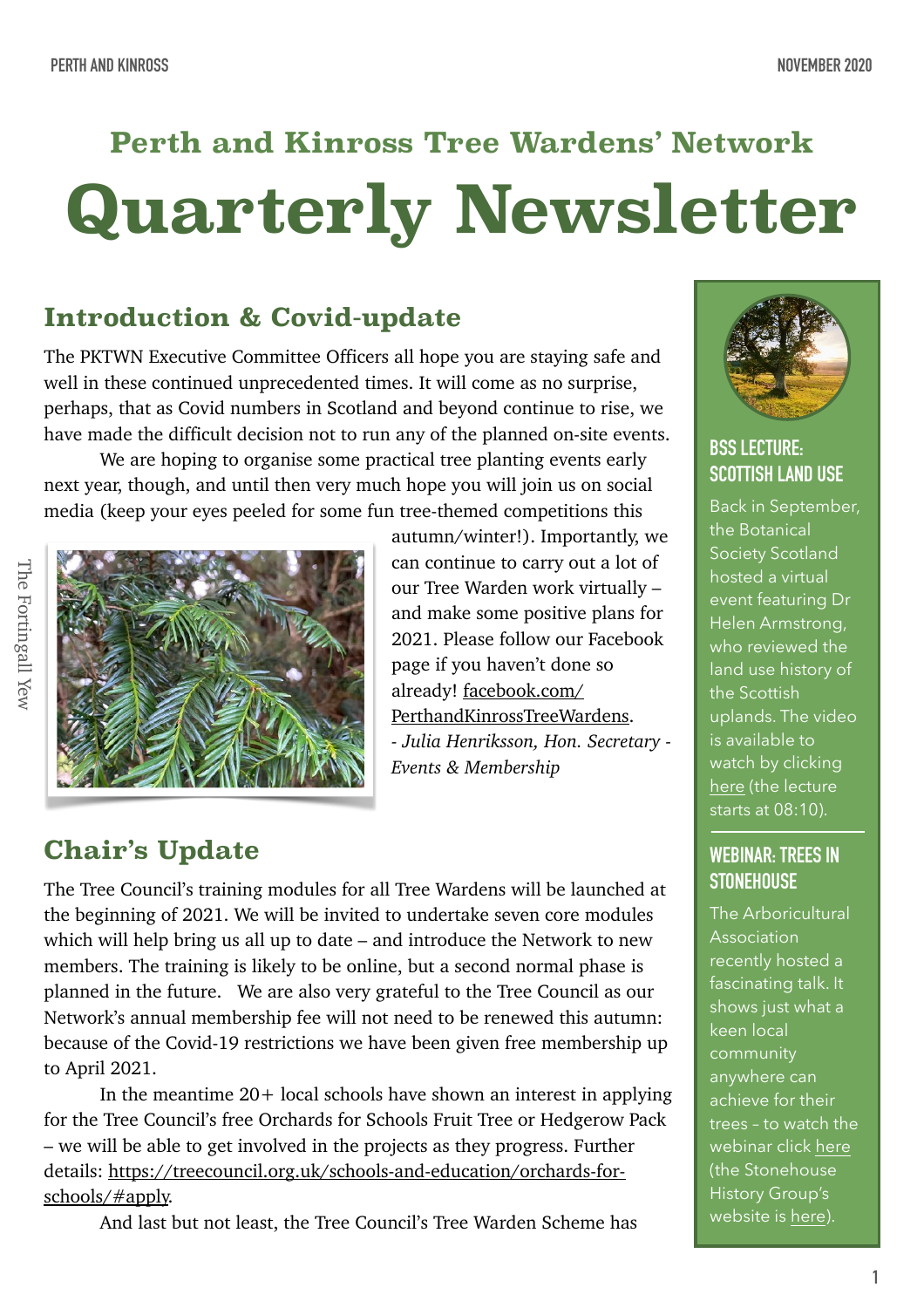turned 30! Dedicated Tree Wardens all across the UK have championed their local trees in so many different ways – and plan to do so in the future. Here's the link to enjoy a 2 minute "thank you" video: [https://](https://treecouncil.org.uk/tree-council-says-a-tree-mendous-thank-you-to-tree-wardens-on-30th-anniversary/) [treecouncil.org.uk/tree-council-says-a-tree-mendous-thank-you-to-tree](https://treecouncil.org.uk/tree-council-says-a-tree-mendous-thank-you-to-tree-wardens-on-30th-anniversary/)[wardens-on-30th-anniversary/](https://treecouncil.org.uk/tree-council-says-a-tree-mendous-thank-you-to-tree-wardens-on-30th-anniversary/).

 Our own Network will celebrate its 30th anniversary in 2023 so let's work towards our vision of doubling our membership, planting and caring for more trees and widening the scope of what we want to achieve. Here's to a productive 2021! *- Catherine Lloyd, Hon. Chair* 

## **New PKTWN Logo**

The Tree Council's new brand and website [\(www.treecouncil.org.uk\)](http://www.treecouncil.org.uk/) were recently launched. Each of the 150+ tree warden groups across the UK now has its own matching personalised branding, and we are excited to share with you our new logo. It shows a bold orange theme that will feature on all forthcoming Tree Warden

resources. We would

like to take this opportunity to thank Christopher Dingwall, former Hon. Treasurer and long-term Tree Warden, for the logo that we had the pleasure to use for almost a decade.

# **Great Scottish Squirrel Survey 2020**

The results from the Great Scottish Squirrel Survey will be published by December by Saving Scotland's Red Squirrels, at [scottishsquirrels.org.uk/](http://scottishsquirrels.org.uk/great-scottish-squirrel-survey) [great-scottish-squirrel-survey.](http://scottishsquirrels.org.uk/great-scottish-squirrel-survey) Thank you if you took part!

# **Walk: The Five Hills of the Kinnoull Hill Woodland Park**

Long-term Tree Warden and Kinnoull Hill Woodland Park Group member David Wood was planning to take us on a walk of the five hills of the woodland park this autumn, but owing to the situation with Covid we cannot do the walk as a group. Instead, he came up with the brilliant idea to record the walk and share it with everyone to enjoy individually. Please click [here](https://connect.garmin.com/modern/activity/5767814251/share/0?lang=en&fbclid=IwAR2063-ihcOftWKX6P6QdrqCFxADA7UQ0N3W9R_KjOd-dfD-raQKKkSjZME) to access the walk!

#### **ZoomIn2 - A MONTHLY TIME-LAPSE PROJECT**

#### **Do you have a favourite tree you would like to study throughout the seasons?**

The Tayside Biodiversity Partnership have relaunched the photography project 'ZoomIn2'. To get involved, take a photograph of your chosen subject and submit it to [web@zoomin2.co.uk](mailto:web@zoomin2.co.uk). Go back to the same spot each month and repeat the process until you have a year's worth of photos. These can then be made into a time-lapse showing you the seasons changing! Photos will be displayed at [www.zoomin2.co.uk.](http://www.zoomin2.co.uk)







The new PKTWN logo The new PKTWN logo